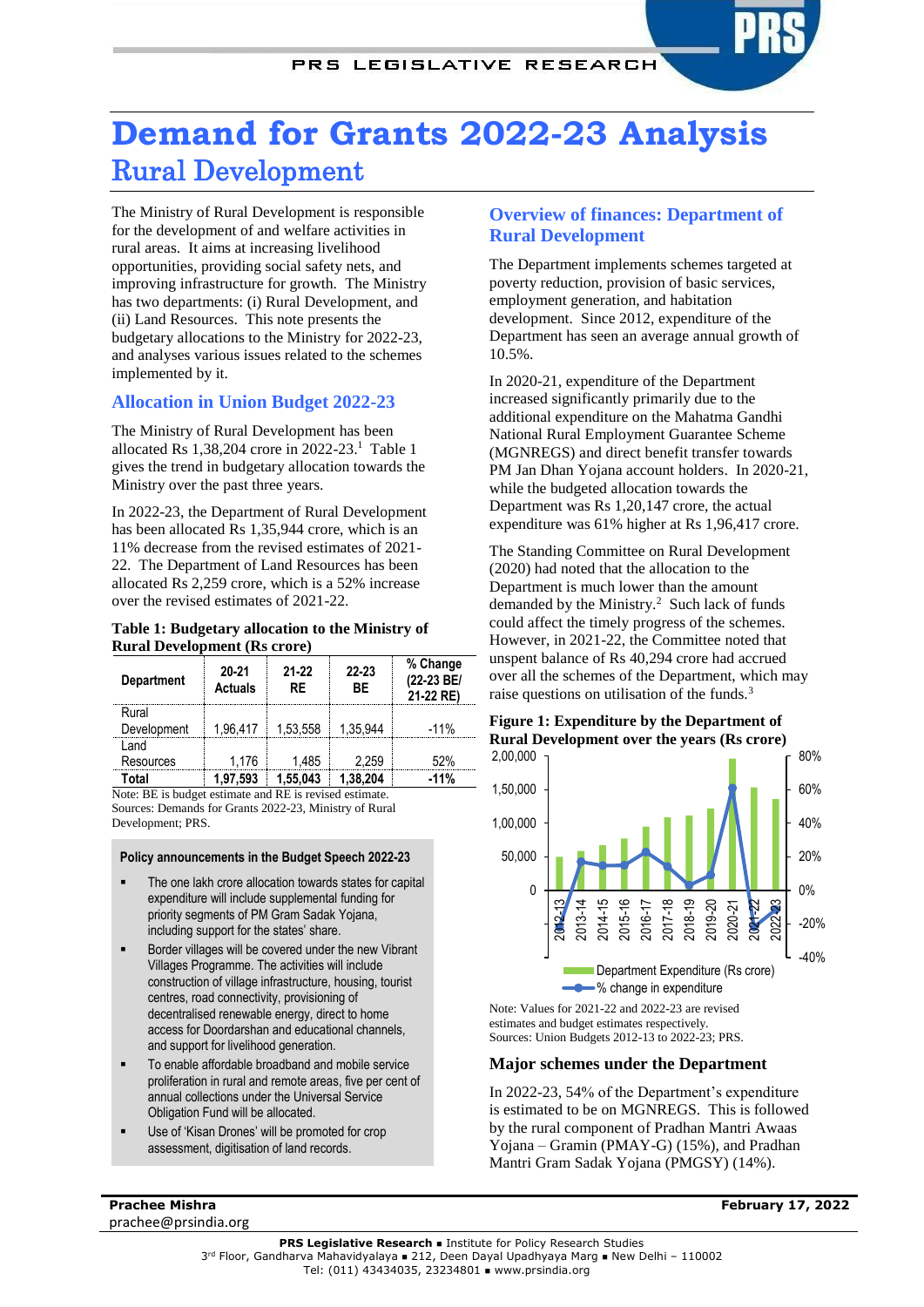

Note: MGNREGS is Mahatma Gandhi National Rural Employment Scheme, PMAY-G is Pradhan Mantri Awaas Yojana – Gramin, PMGSY is Pradhan Mantri Gram Sadak Yojana, NRML is National Rural Livelihood Mission, NSAP is National Social Assistance Program, Others include Rurban Mission, and projects like socio-economic and caste survey. Sources: Demands for Grants 2022-23, Department of Rural Development: PRS.

|  |  | Table 2: Allocation to schemes under the          |  |  |
|--|--|---------------------------------------------------|--|--|
|  |  | <b>Department of Rural Development (Rs crore)</b> |  |  |

| Department of Kural Development (KS erore) |                         |                 |                            |                                  |  |  |
|--------------------------------------------|-------------------------|-----------------|----------------------------|----------------------------------|--|--|
| <b>Scheme</b>                              | 20-21<br><b>Actuals</b> | $21 - 22$<br>RE | 22-23<br>ВE                | % Change (22-23<br>BE/ 21-22 RE) |  |  |
| <b>MGNREGS</b>                             | 1,11,170                | 98.000          | 73,000                     | -26%                             |  |  |
| <b>PMAY-G</b>                              | 19.269                  | 20.390          | 20,000                     | $-2%$                            |  |  |
| <b>PMGSY</b>                               | 13,688                  | 14.000          | 19,000                     | 36%                              |  |  |
| <b>NRLM</b>                                | 9.208                   | 11.710          | 13.336                     | 14%                              |  |  |
| <b>NSAP</b>                                | 42.443                  | 8.730           | 9.652                      | 11 <sup>%</sup>                  |  |  |
| <b>Others</b>                              | 639                     | 728             | 956                        | 31%                              |  |  |
| Total                                      |                         |                 | 1,96,417 1,53,558 1,35,944 | $-11%$                           |  |  |

Note: BE is budget estimate and RE is revised estimate. Others include projects like management support to rural development programs, socio-economic and caste census survey and centre's expenditure.

Sources: Demands for Grants 2022-23, Department of Rural Development, Ministry of Rural Development; PRS.

#### **Key issues and analysis**

#### *Expenditure on MGNREGS shot up during COVID-19*

<span id="page-1-2"></span>MGNREGS seeks to provide guaranteed 100 days of wage employment per year to every rural household whose adult member volunteers to do unskilled manual work. <sup>4</sup>The scheme has statutory backing through the Mahatma Gandhi National Rural Employment Guarantee Act, 2005. The Act specifies a list of works that can be undertaken to generate employment. These are related to water conservation, land development, construction, and agriculture, among others. The scheme covers all districts of the country barring the ones with 100% urban population.<sup>5</sup>

<span id="page-1-1"></span>Figure 3 shows the expenditure on the scheme from 2012-13 to 2022-23.

#### **Figure 3: Expenditure on MGNREGS over the years (Rs crore)**



Note: Values for 2021-22 and 2022-23 are revised estimates and budget estimates respectively. Sources: Union Budgets 2012-13 to 2022-23; PRS.

In 2022-23, the scheme has been allocated Rs 73,000 crore. This is 26% lower than the revised estimates of 2021-22. This decline is primarily because the scheme received additional allocation in 2020-21 and 2021-22 to address the employment demand during the COVID-19 pandemic. In 2020-21, the scheme was allocated Rs 61,500 crore at the budget stage, however the actual expenditure went up to Rs 1,11,170 crore (an increase of 81%). In 2021-22, allocation to the scheme was increased to Rs 73,000 crore at the budget stage. The revised expenditure is estimated to be Rs 98,000 crore (an increase of 34%). Note that as on September 1, 2021, funds amounting to Rs 52,223 crore had already been released.<sup>6</sup>

<span id="page-1-0"></span>This suggests that the actual expenditure on the scheme overshot the budget estimates due to the pandemic induced distress. However, since 2015- 16, expenditure on the scheme has consistently been higher than the amount estimated at the budget stage. Table 3 shows the trends in allocation and actual expenditure on MGNREGS since 2012-13.

|                           |  | Table 3: Budgeted versus actual expenditure on |  |
|---------------------------|--|------------------------------------------------|--|
| <b>MGNREGS</b> (Rs crore) |  |                                                |  |

| Year    | <b>Budgeted</b> | <b>Actuals</b> | % utilised |
|---------|-----------------|----------------|------------|
| 2012-13 | 33,000          | 30,273         | -8%        |
| 2013-14 | 33,000          | 32,992         | 0%         |
| 2014-15 | 34.000          | 32,977         | $-3%$      |
| 2015-16 | 34.699          | 37.341         | 8%         |
| 2016-17 | 38,500          | 48,215         | 25%        |
| 2017-18 | 48,000          | 55,166         | 15%        |
| 2018-19 | 55,000          | 61,815         | 12%        |
| 2019-20 | 60,000          | 71,687         | 19%        |
| 2020-21 | 61,500          | 1,11,170       | 81%        |
| 2021-22 | 73,000          | 98.000         | 34%        |
| 2022-23 | 73.000          |                |            |

Note: The 'actuals' figure for 2021-22 is the revised estimate. Sources: Union Budgets 2012-13 to 2022-23; PRS.

#### *While demand for MGNREGA work has increased, uptake of employment has been poor*

**Demand for work:** MGNREGS is a demand driven scheme. According to the Ministry, in 2021-22 (as on December 15, 2021), 7.27 crore households had demanded employment under the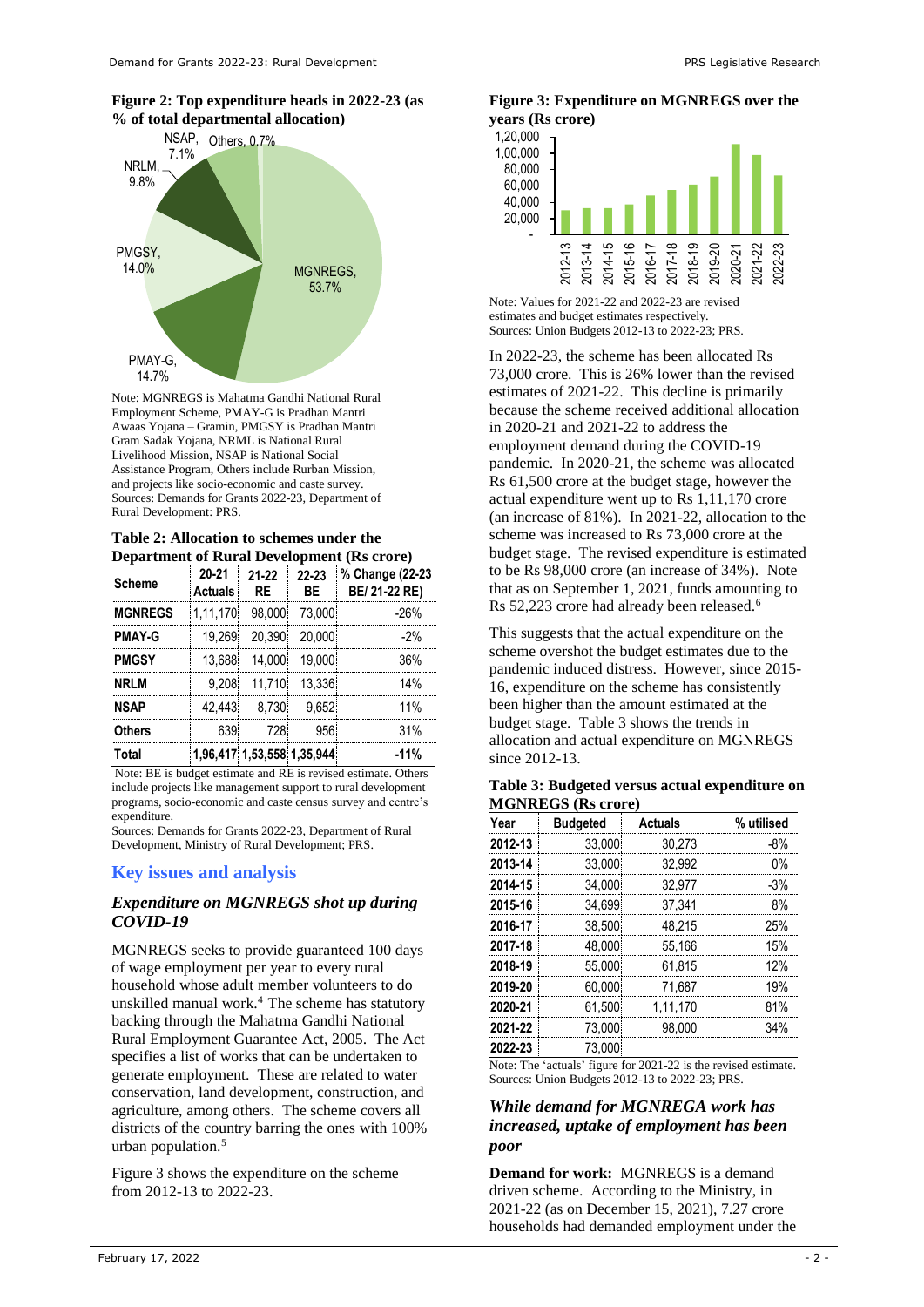scheme.<sup>7</sup> Of these, 7.24 crore households were offered employment, while 6.36 crore households (87%) availed such employment. As per the Ministry, this could be due to better employment opportunities available elsewhere, or illness, and other such factors. The number of households engaged in MGNREGA work has increased from 5.12 crore in 2016-17 to 6.81 crore in 2021-22.<sup>8</sup>

Demand for work also shot up significantly during the pandemic. According to the Ministry, 1.85 crore persons were offered work in May 2021, which was 52% higher than the work offered in May 2019.<sup>9</sup>

#### **Figure 4: Total Households Worked (in crore)**



Source: Dashboard, Mahatma Gandhi National Rural Employment Guarantee Act, Ministry of Rural Development, last accessed on February 11, 2022; PRS.

The demand under MGNREGS is related to the movement of migrant labour. That is, states from which labour migrates would have seen higher demand under the scheme since migrant labourers returned to their home states during the COVID-19 pandemic. The Economic Survey 2021-22 noted that for several migrant source states such as Bihar, Madhya Pradesh, Odisha, and West Bengal the MGNREGS employment in most months of 2021 was lower than the corresponding levels in 2020.<sup>10</sup> On the other hand, the demand for MGNREGS employment was higher for migrant recipient states like Karnataka, Maharashtra, Punjab, and Tamil Nadu for most months in 2021 over 2020.<sup>[10](#page-2-0)</sup>

**Employment provided:** The scheme guarantees 100 days of employment. However, from 2016-17 to 2020-21, the average number of days of employment has been 48 days, with a maximum of 52 days of employment in 2020-21. 11 Since 2016- 17, on average, less than 10% of the households completed 100 days of wage employment. The Standing Committee on Rural Development (2022) noted that despite MGNREGA being a demand driven scheme where workers can move to better opportunities, these figures are quite low. [6](#page-1-0) According to the Committee workers opt out of MGNREGA works due to low wage rates which hampers the amount of work completed.

|               | Table 4: Average days of employment provided |  |
|---------------|----------------------------------------------|--|
| per household |                                              |  |

| Year    | Employment days / household |
|---------|-----------------------------|
| 2016-17 | 46                          |
| 2017-18 | 46                          |
| 2018-19 | 51                          |
| 2019-20 | 48                          |
| 2020-21 | 52                          |
| 2021-22 |                             |

Sources: Dashboard, Mahatma Gandhi National Rural Employment Guarantee Act, Ministry of Rural Development, last accessed on February 11, 2022; PRS.

**Work Completed:** The scheme also aims to create durable assets to improve rural livelihood through the work done while providing employment. In 2020-21 and 2021-22, while the demand for work has increased and the number of persons being employed has also increased, the percentage of work completed under the scheme has been lower than  $40\%$ <sup>[11](#page-2-1)</sup>

#### **Figure 5: Percentage of work completed**



Sources: Dashboard, Mahatma Gandhi National Rural Employment Guarantee Act, Ministry of Rural Development, last accessed on February 11, 2022; PRS.

#### *Delays in wage payments have improved but persist; wage rates are low in a few states*

<span id="page-2-0"></span>**Indexing of minimum wage rate**: The Ministry of Rural Development notifies the MGNREGA wage rate every year for states/UTs. Each state/UT may notify wages over and above the wage-rate notified by the central government. Skilled wage rate is decided by states governments. The minimum wage rate is fixed by the central government on the basis of the Consumer Price Index-Agricultural Labourers (CPI-AL). If this is not available, the minimum wage rate fixed by the states for agricultural labourers is considered.<sup>12</sup> The Ministry revises the wage rate every year based on changes in CPI-AL.<sup>13</sup>

<span id="page-2-1"></span>The Standing Committee on Rural Development (2020) had noted that the wage rate under MGNREGS is less than the minimum wages fixed by states[.](#page-0-0)<sup>2</sup> Further, the agricultural labourers receive wages higher than the MGNREGS workers. It recommended increasing the minimum wages under MGNREGS periodically after taking inflation into account[.](#page-0-0)<sup>2</sup> Note that in March 2020, under the Pradhan Mantri Garib Kalyan Yojana, MGNREGA wage was increased from Rs 182 a day to Rs  $202$  a day.<sup>14</sup> In 2021-22, till February 2022, the average wage rate was Rs 209 per day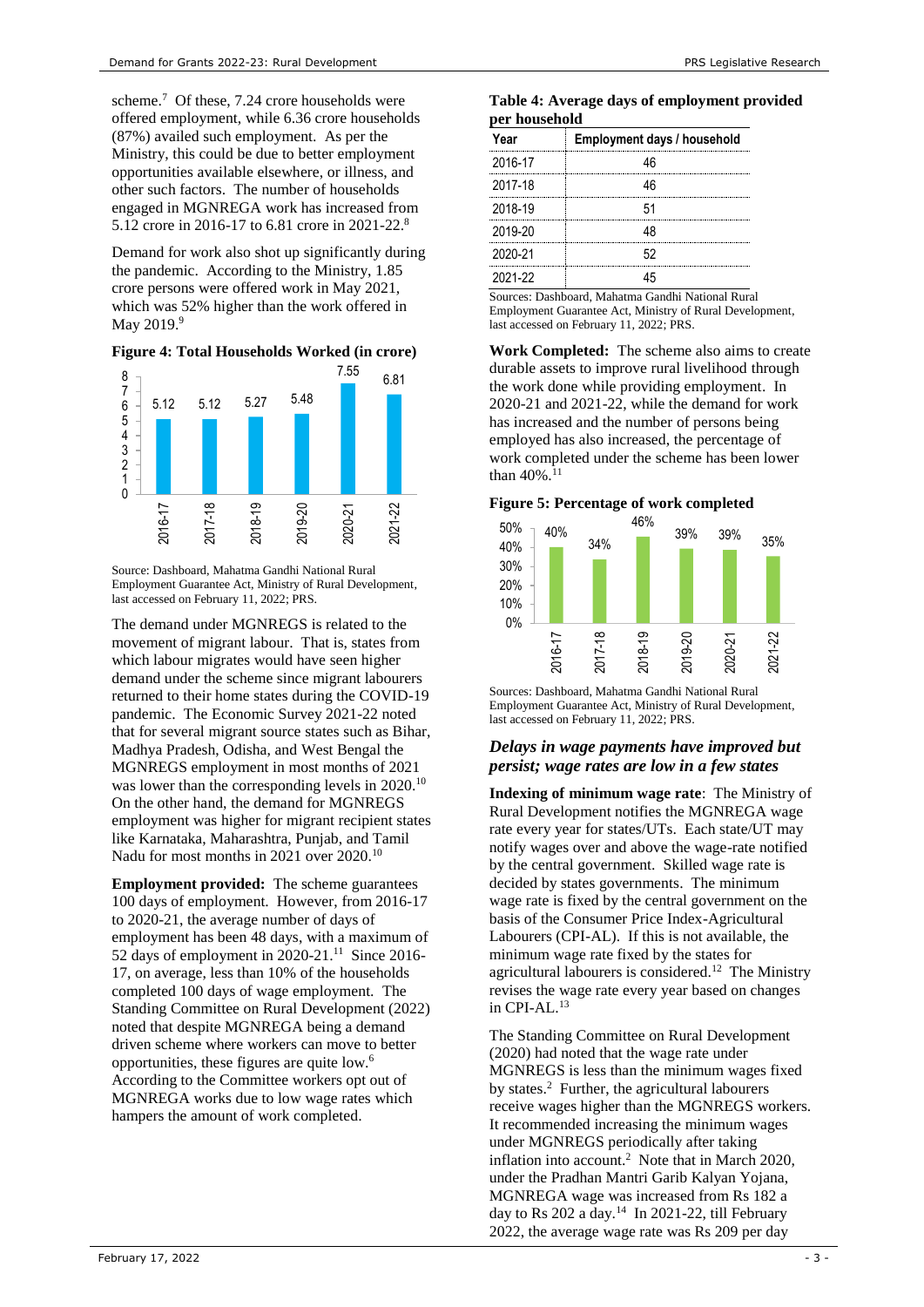per person.<sup>15</sup> However, in six states the average wage paid was less than the minimum wage notified by the centre (Bihar,Chhattisgarh, Madhya Pradesh, Rajasthan, Telangana, and Tripura). 16

The Committee on Alignment of MGNREGS wages under the Ministry of Rural Development (2017) noted that the type of work done by agricultural labourers and MGNREGS workers is different.<sup>[17](#page-3-0)</sup> Thus, there should be difference in their minimum wages. It also noted that the Consumer Price Index-Rural was more recent and provided for higher expenditure on education and medical care compared to CPI-AL.<sup>[17](#page-3-0)</sup> It recommended using CPI-Rural instead of the existing CPI-AL for revising MGNREGS wages.<sup>17</sup>

The Standing Committee on Rural Development (2020) noted the disparity in MGNREGS wages in various states. The Committee on Alignment of MGNREGS (2017) noted that this variation is not desirable for a programme where wage component is fully funded by the centre. It recommended convergence on Schedule of Rates across states to avoid variation.[17](#page-3-0) 

#### **Payment delays have reduced:** Under

MGNREGS wage payments must be made within 1[5](#page-1-1) days of the date of closure of the muster roll.<sup>5</sup> Delays in payments are calculated from the 16<sup>th</sup> day onwards. Table 5 shows the percentage of delayed payments out of the total payments over the past six years, and delay in payments. The proportion of delayed payments has reduced from 71.6%% in 2014-15 to 1.4% in 2021-22. The Economic Survey (2018-19) noted that the implementation of direct benefit transfer has helped in reducing delays in payments.<sup>18</sup> However, the Standing Committee on Rural Development (2022) noted that failed transactions and non-completion of Aadhaar based payments affects timely transfer of wages[.](#page-1-0)<sup>6</sup> It also noted that there were several instances where the amount transferred does not credit to the beneficiaries' accounts and causes delays in the actual realisation of wages.

#### **Table 5: Trends in delayed payment of wages under MGNREGS (in %)**

| Year    | % Delayed<br>Payment | <b>Composition of delayed</b><br>payments(%) |       |       |       |  |
|---------|----------------------|----------------------------------------------|-------|-------|-------|--|
|         |                      | >90 days                                     | 61-90 | 31-60 | 15-30 |  |
| 2014-15 | 71.6%                | 13.4%                                        | 9.8%  | 22.0% | 26.3% |  |
| 2015-16 | 63.1%                | 9.5%                                         | 8.1%  | 19.0% | 26.5% |  |
| 2016-17 | 56.6%                | 14.2%                                        | 8.4%  | 15.9% | 18.1% |  |
| 2017-18 | 15.5%                | 1.8%                                         | 0.9%  | 3.6%  | 9.2%  |  |
| 2018-19 | 10.5%                | 1.9%                                         | 0.7%  | 2.0%  | 5.8%  |  |
| 2019-20 | 6.2%                 | 1.9%                                         | 0.7%  | 1.1%  | 2.6%  |  |
| 2020-21 | 3.5%                 | 1.5%                                         | 0.3%  | 0.5%  | 1.3%  |  |
| 2021-22 | 1.4%                 | 0.5%                                         | 0.1%  | 0.2%  | 0.6%  |  |

Sources: MGNREGS MIS Report, Delayed Payments, last accessed on February 11, 2022; PRS.

**No unemployment allowance given in 2021- 22 so far**: Currently under MGNREGS, a daily unemployment allowance is paid from state government funds (if employment is not provided by the state government within 15 days of application)[.](#page-1-2) <sup>4</sup> A CAG report (2013) on the scheme had stated that this puts an additional burden on the states. $19$  It suggested that the Ministry of Rural Development should consider partial reimbursement of unemployment allowance.<sup>[19](#page-3-1)</sup>

<span id="page-3-1"></span><span id="page-3-0"></span>In recent years, the amount of unemployment allowance paid by states has reduced. In 2017- 18, the total unemployment allowance paid by 11states was Rs 2.82 lakh.<sup>6</sup> This further reduced to Rs 63,000 in 2018-19 (paid by eight states), and Rs 12,000 in 2019-20 (paid by four states)[.](#page-1-0)<sup>6</sup> In 2020-21, only Maharashtra had paid such allowance, amounting to a total of three thousand rupees. The Standing Committee on Rural Development (2022) noted that in 2021- 22, till November 5, no states had paid such allowance. 6 The Ministry had responded to this stating that in 2021-22 (as on August 31, 2021), 99.26% beneficiaries who had demanded for work had been offered the work.<sup>[6](#page-1-0)</sup>

The Standing Committee (2022) noted that low or no payment of unemployment allowance is a blatant violation of the MGNREG Act[.](#page-1-0)<sup>6</sup> It noted that even though it is the states' responsibility to provide the allowance, the centre being the nodal agency should act upon this issue, and devise measures to oversee the implementation of the provision of unemployment allowance.

# *Target of houses to be constructed under Pradhan Mantri Awaas Yojana- Gramin (PMAY-G) has not been met*

PMAY-G has the second highest allocation in the Department's budget in 2022-23, at Rs 20,000 crore, which is 2% lower than the revised estimate of 2021-22. Since 2010-11, expenditure on the scheme has seen an average annual growth of 6%. The scheme was launched in 2016, as part of the central government's target to provide housing for all by 2022. PMAY-G subsumed the erstwhile Indira Awaas Yojana for rural housing.

#### **Figure 6: Expenditure on PMAY-G over the years (Rs crore)**



Note: Value for 2021-22 is revised estimate, value for 2022- 23 is budget estimate. Values for years prior to 2016-17 relate to Indira Awaas Yojana. Sources: Union Budgets from 2010-11 to 2022-23; PRS.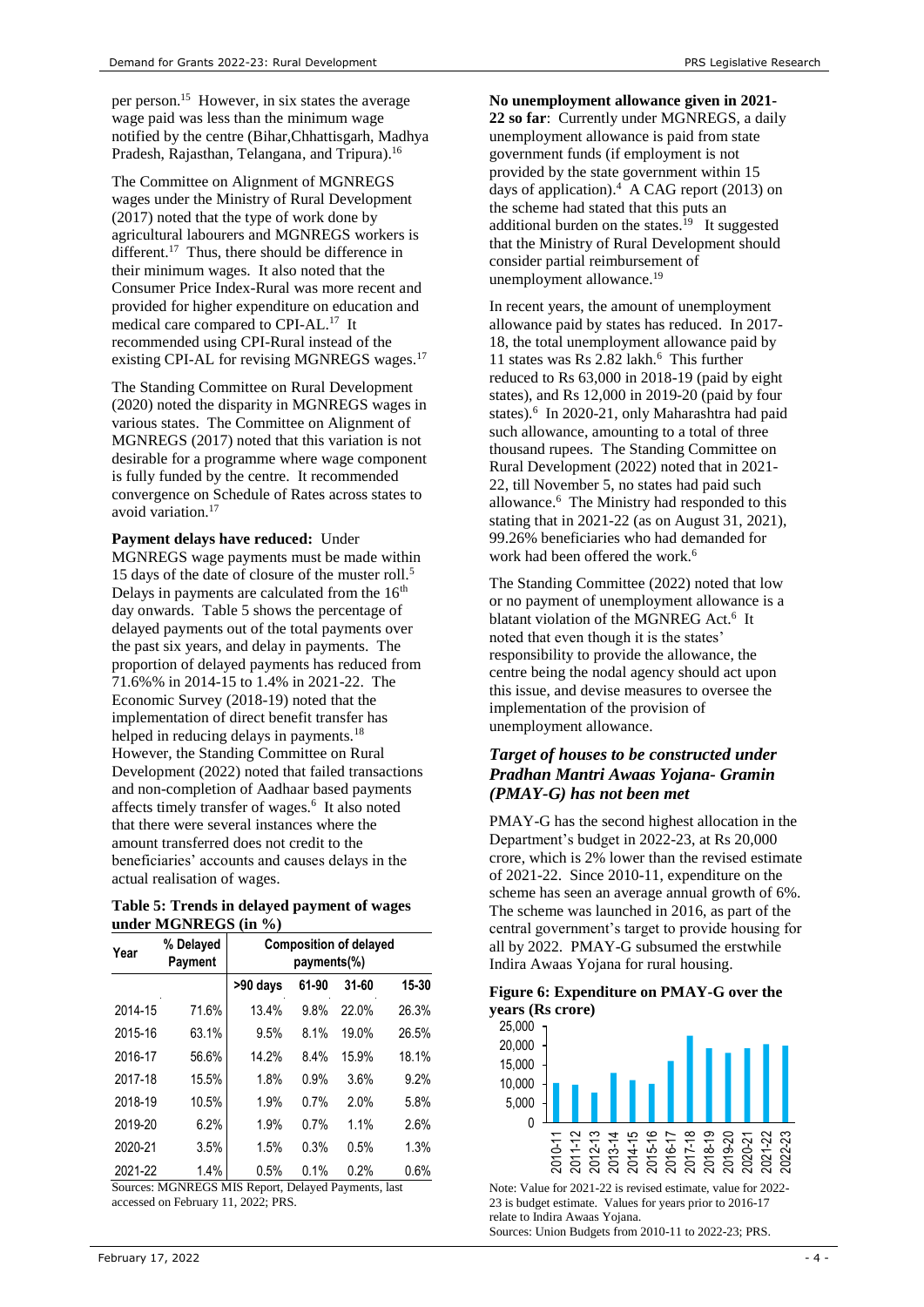**Houses constructed:** Since the scheme was announced in 2016-17, the target for construction for houses has not been met in any of the years. The rate of construction (completed vs sanctioned) has also declined since 2019-20. In 2021-22, the completion rate (till February 2021) was at 15%. Poor construction rates for 2020-21 and 2021-22 may be due to the inability to carry out construction due to the COVID-19 pandemic.

The Standing Committee on Rural Development (2020) had noted that progress under the scheme has been slo[w.](#page-0-0) 2 It observed that one of the biggest hurdles for the timely completion of houses, is delay in the release of instalments under PMAY-G to beneficiaries. It recommended the Department of Rural Development to streamline the method for the timely release of instalments and explore ways to ensure that construction of houses is completed within the targeted time frame.

# **Figure 7: Construction rate under PMAY-G (number of houses in lakh)**



Note: No target set for 2021-22. Sources: Dashboard, PMAY-G, Ministry of Rural Development, last accessed on February 11, 2022; PRS.

# **Increase in financial assistance under PMAY-G:**

<span id="page-4-0"></span>Under PMAY-G, financial assistance of Rs 1,20,000 in plain areas and Rs 1,30,000 in hilly areas is provided to rural BPL households for construction of a dwelling unit. The Standing Committee on Rural Development (2019) had noted that the financial assistance provided is not proportionate with the rising inflationary cost of the construction, material and other aspects of house building.<sup>20</sup> Further, Standing Committee on Rural Development (2020-21) noted the disparity in assistance for constructing a house in rural and urban areas (assistance of about Rs 2,50,000 per house). It noted that there are several logistical issues in rural areas that may not be there in urban areas. It recommended the Ministry to increase the assistance provided by them under the PMAY-G scheme and bring parity between the per-unit assistance in rural and urban areas. [20](#page-4-0)

**Coverage of the scheme:** Questions have also been raised around the coverage of the scheme and whether all intended beneficiaries are included. Under PMAY-G beneficiaries are selected based on the housing deficiency and other social deprivation parameters in the Socio Economic and Caste Census, 2011 (SECC), and as verified by the Gram Sabhas. The Standing Committee on Rural

Development (2021) had noted that to ensure that Gram Sabhas are making fair assessments, the rejected applicants should be cross-checked by independent agencies and more accountability be brought into the process.<sup>21</sup> Anomalies in the SECC 2011 data could also exclude people from benefitting under the scheme. It recommended that a new strategy be designed to identify beneficiaries.

#### **Pradhan Mantri Gram Sadak Yojana**

Pradhan Mantri Gram Sadak Yojana (PMGSY) seeks to provide all-weather road connectivity to all eligible unconnected habitations, existing in the core network in rural areas of the country. The scheme has been allocated Rs 19,000 crore in 2021-22, which is an increase of 36% over the revised estimate of 2021-22.

#### **Declining fund allocation and poor**

**utilisation:** While the allocation in 2022-23 sees a significant increase from the revised estimates of last year, the expenditure on the scheme has been decreasing since 2015-16 (see Figure 8). Further since 2016-17, the Ministry has been spending less than the amount allocated at the budget stage (see Table 6). This trend of underutilisation has been worsening between 2016-17 and 2020-21.

#### **Figure 8: Expenditure on PMGSY over the years (Rs crore)**



Note: Value for 2020-21 is the revised estimates. Sources: Union Budgets from 2014-15 to 2022-23; PRS.

#### **Table 6:Budgeted versus actual expenditure on PMGSY (Rs crore)**

| Year    | <b>Budgeted</b> | <b>Actuals</b> | % utilisation |
|---------|-----------------|----------------|---------------|
| 2014-15 | 14.391          | 14.188         | $-1%$         |
| 2015-16 | 14.291          | 18.290         | 28%           |
| 2016-17 | 19.000          | 17.923         | -6%           |
| 2017-18 | 19.000          | 16.862         | $-11%$        |
| 2018-19 | 19.000          | 15.414         | $-19%$        |
| 2019-20 | 19.000          | 14.017         | -26%          |
| 2020-21 | 19.500          | 13.688         | $-30%$        |
| 2021-22 | 15.000          | 14.000         | $-7%$         |
| 2022-23 | 19.000          |                |               |

Note: The 'Actuals' figure for 2021-22 is the revised estimate. Sources: Union Budgets from 2014-15 to 2022-23; PRS.

<span id="page-4-1"></span>**Slow pace of work under the scheme:** Till December 8, 2021, under phase I of the scheme, 6,45,627 km of road length has been sanctioned, of which,  $6,10,179$  km has been completed.<sup>22</sup>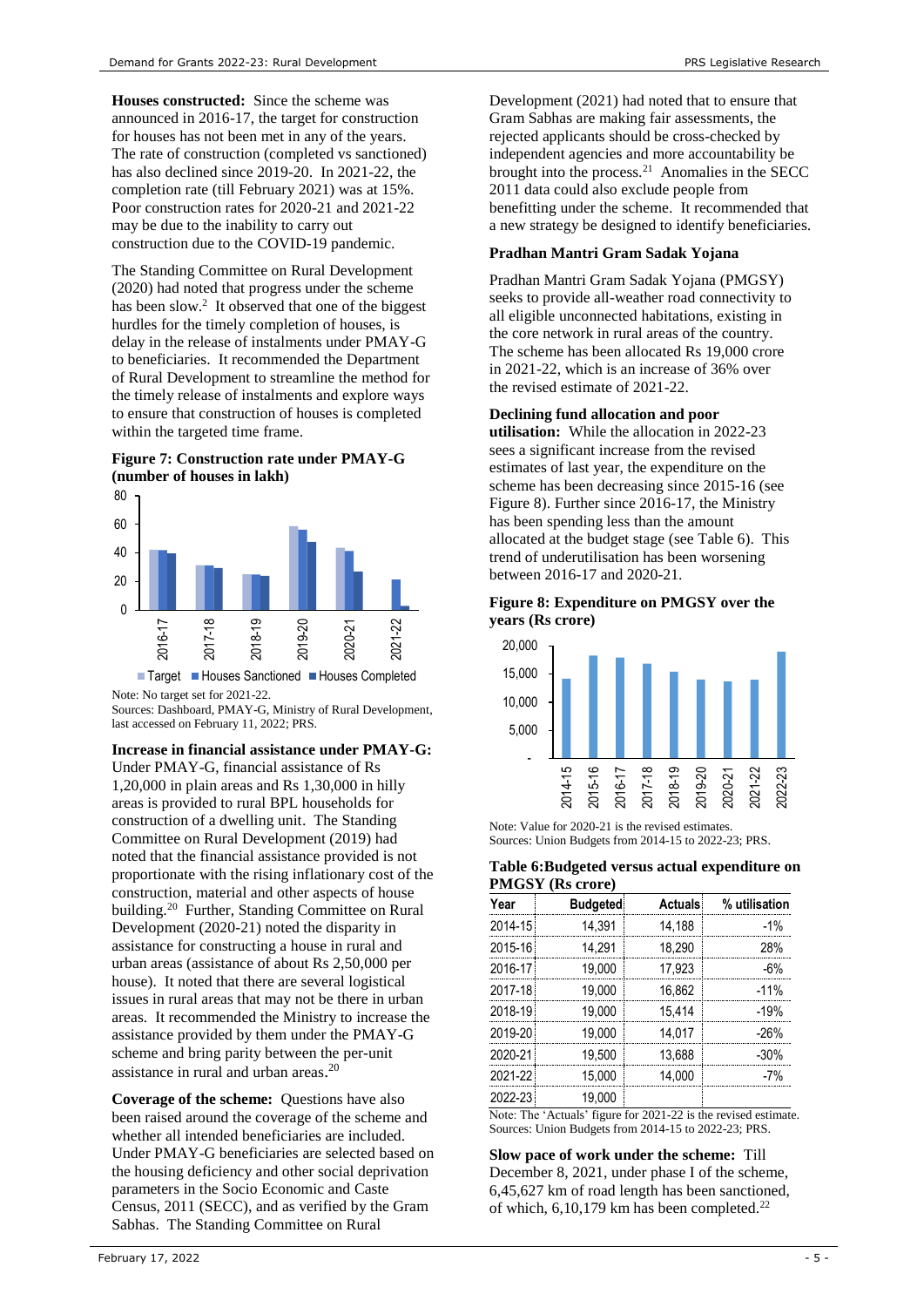PMGSY II was launched in 2013 to consolidate the existing rural road network, under which 50,000 km of road length was targeted for upgradation. As on December 8, 2021, 49,885 km has been sanctioned and 45,573 km has been constructed.<sup>[22](#page-4-1)</sup> In July 2019, PMGSY III was approved for consolidation of 1.25 lakh km roads length through routes and major rural links connecting habitations. As on December 8, 2021, 71,902 km has been sanctioned and 19,649 km has been constructed.<sup>[22](#page-4-1)</sup> Phase III is to be implemented till March 2025.

# **Table 7: Status of road construction (in km) under PMGSY (as on December 8, 2021)**

|                  | <b>Sanctioned</b> | <b>Constructed</b>                                      | <b>Balance</b> |
|------------------|-------------------|---------------------------------------------------------|----------------|
| Phase I          | 6.45.627          | 6.10.179                                                | 20.340         |
| <b>Phase II</b>  | 49.885            | 45.573                                                  | 3.860          |
| <b>Phase III</b> | 71.902.           | 19.649                                                  | 52.152         |
|                  |                   | Source: Lok Sabba Starred Question No. 226, December 14 |                |

Source: Lok Sabha Starred Question No. 226, December 14, 2021; PRS.

While targets under various phases of the scheme are being met, the progress has been slow. The Standing Committee on Rural Development (2021) noted that projects under PMGSY do not get completed in the prescribed timeframe.<sup>3</sup> Such delays result in escalation of the project costs which affects the overall expenditure. Delays are also caused due to delays in obtaining clearances for projects from various ministries.

In 2020, the Committee had noted that the pace of work under the scheme has been slow, especially in hilly states like Uttarakhand[.](#page-0-0)<sup>2</sup> It noted that the delay in approval of Detailed Project Reports (DPRs) is the main cause for the slow pace of the scheme. It recommended that the Department of Rural Development ensure timely preparation and approval of DPRs and increase the pace of completion of projects.

Figures 9 and 10 give details of length of roads constructed and habitations connected in the last ten years, under the scheme.

# **Figure 9: Length of road constructed (in km) under PMGSY (as on February 11, 2022)**



Note: Road length includes roads constructed under Road

Connectivity Project for Left Wing Extremism Affected Areas (RCPLWEA).

Sources: Sanctioned road length under PMGSY, Rural Dashboard, Monitoring and Accounting System (OMMS), Ministry of Rural Development, last accessed on February 11, 2022; PRS.

# **Figure 10: Habitations connected under PMGSY (as on February 11, 2022)**



Note: Road length includes roads constructed under Road Connectivity Project for Left Wing Extremism Affected Areas (RCPLWEA).

Sources: Sanctioned road length under PMGSY, Rural Dashboard, Monitoring and Accounting System (OMMS), Ministry of Rural Development, last accessed on February 11, 2022; PRS.

### *Issues with contracting and poor maintenance affects quality of roads built under PMGSY*

The Standing Committee on Rural Development (2021) noted that contractors tend to quote 25- 30% lower than the minimum bid amount to acquireproject tenders under the scheme.<sup>3</sup> This affects the quality of roads constructed under PMGSY. Often contracts are also sublet to petty contractors who are not involved at the time of awarding bids. This is done for further costcutting in projects and profiteering.

For ensuring sustainability of roads built under PMGSY, each contractor has to provide for: (i) defect liability for five years, and (ii) paid routine maintenance after completion of work. The Standing Committee on Rural Development (2020, 2021) has consistently noted that roads constructed are not up to the prescribed standards and there has been deterioration in the roads despite the five-year warranty period.<sup>[2,](#page-0-0)[3](#page-0-1)</sup> It has recommended the Ministry to ensure stricter norm compliance and hold the contractors and agencies accountable for their negligence.

# *National Social Assistance Program*

The National Social Assistance Program (NSAP) is a welfare program comprising of sub-schemes aimed at providing assistance to citizens in case of unemployment, old age, sickness, and any form of disability. The major schemes include Indira Gandhi National Old Age Pension Scheme, Indira Gandhi National Widow Pension Scheme, and Indira Gandhi National Disability Pension Scheme. It also includes funds provided to Pradhan Mantri Jan Dhan Yojana (PMJDY) account holders through direct benefit transfers (DBT).

In 2022-23, the scheme has been allocated Rs 9,652 crore, which is a 11% increase over the revised estimates of 2021-22. The expenditure on the scheme was increased substantially in 2020-21,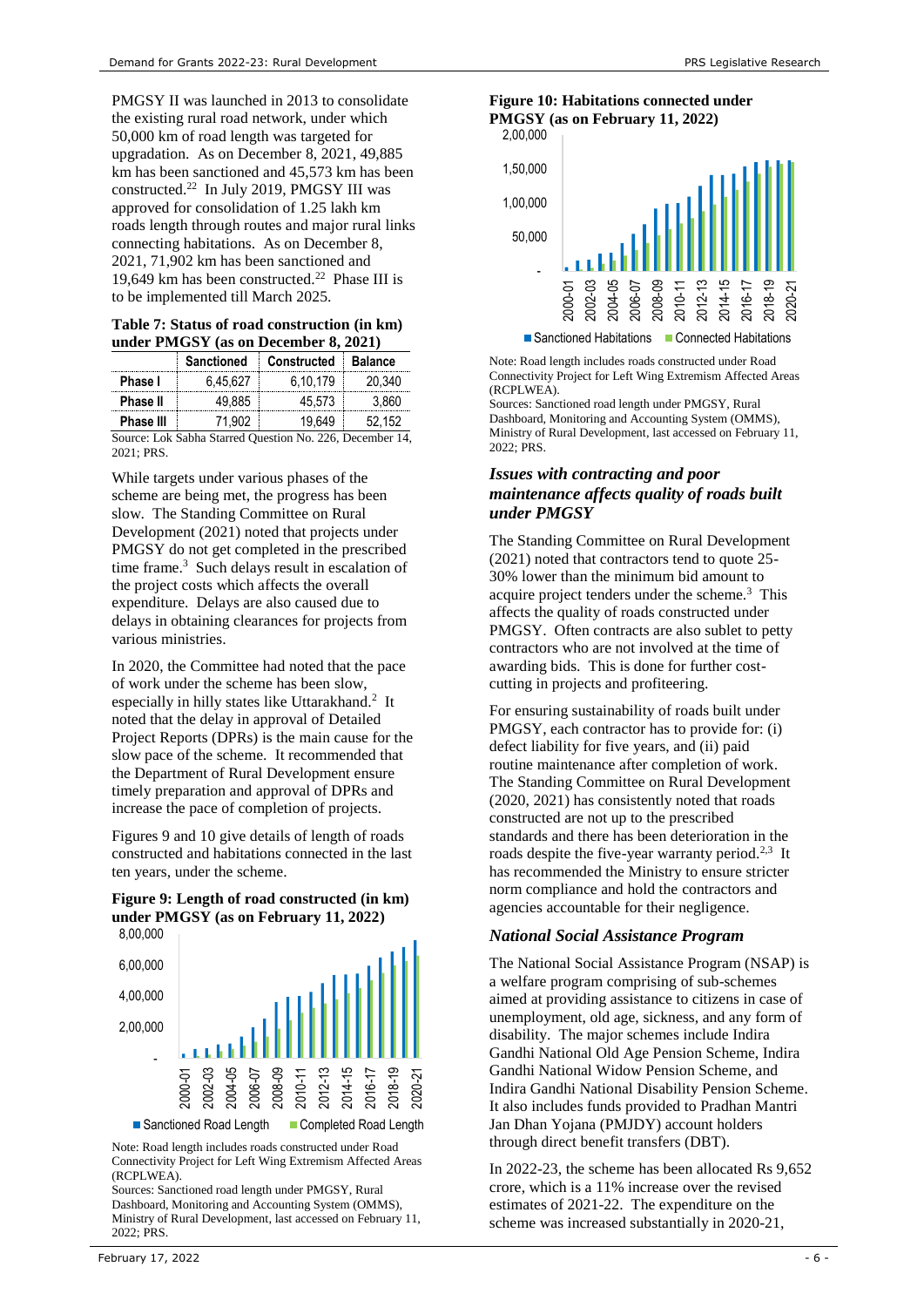owing to Rs 30,945 crore spent on DBT to women account holders of PMJDY (Rs 500 for three months). 23 This was an initiative under the PM Garib Kalyan Package to combat the economic effects of the COVID-19 pandemic.

|  | Table 8: Allocation under NSAP (in Rs crore) |  |  |  |  |
|--|----------------------------------------------|--|--|--|--|
|--|----------------------------------------------|--|--|--|--|

|                                                       | $20 - 21$<br><b>Actuals</b> | 21-22<br>RF | 22-23<br>ВF |
|-------------------------------------------------------|-----------------------------|-------------|-------------|
| Indira Gandhi National Old<br>Age Pension Scheme      | 8.965                       | 5.945       | 6.564       |
| Indira Gandhi National<br><b>Widow Pension Scheme</b> | 1.881                       | 1.845       | 2.027       |
| National Family Benefit<br>Scheme                     | 375                         | 583         | 675         |
| DBT to PMJDY Women<br><b>Account Holders</b>          | 30.944                      |             |             |
| Others                                                | 278                         | 358         | 386         |
| Total                                                 |                             | 8.730       | 9.652       |

Sources: Demands for Grants 2022-23, Department of Rural Development; PRS.

Table 9 shows the budget estimates and actual expenditure under the scheme since 2014-15.

| <b>Budgeted</b> | <b>Actuals</b> | % utilised |
|-----------------|----------------|------------|
| 10,635          | 7.087          | -33%       |
| 9.082           | 8.616          | -5%        |
| 9.500           | 8.854          | -7%        |
| 9.500           | 8.694          | -8%        |
| 9.975           | 8.418          | -16%       |
| 9.200           | 8.692          | -6%        |
| 9.197           | 42.443         | 361%       |
| 9.200           | 8.730          | -5%        |
| 9.652           |                |            |
|                 |                |            |

**Table 9: Expenditure under NSAP (Rs crore)**

Note: The 'Actuals' figure for 2020-21 is the revised estimate. Sources: Union Budgets from 2014-15 to 2022-23; PRS.

**Increase of assistance amount:** The Standing Committee on Rural Development (2020,21) has consistently noted that the assistance amount (ranging from Rs 200 to Rs 500 per month) under the different components of the scheme is inadequate. It recommended the Department of Rural Development to increase the assistance amounts under the scheme.

**PM Jan Dhan Yojana:** PMJDY was launched in August 2014 to increase banking penetration, promote financial inclusion and provide at least one bank account per household across the country. As on February 2, 2022, 44.58 crore accounts have been opened under PMJDY (since its launch).<sup>24</sup> 67% of these accounts have been opened in rural and semi-urban bank branches. The remaining 33% are in urban metro centres. Deposits of Rs 1.58 lakh crore have been made and 31.38 crore RuPay debit cards have been issued. [24](#page-6-0)

# *National Rural Livelihoods Mission*

The National Rural Livelihoods Mission (NRLM) aims to reduce poverty through promotion of diversified and gainful selfemployment and skilled wage employment opportunities. In 2022-23, the scheme has been

allocated Rs 13,336 crore, which is a 14% increase over the revised estimates of 2021-22.

Table 10 shows the actual expenditure by states under the scheme since 2012-13.

|  |  | Table 10: Expenditure under NRLM (Rs crore) |  |  |  |  |
|--|--|---------------------------------------------|--|--|--|--|
|--|--|---------------------------------------------|--|--|--|--|

| Year    | <b>Budgeted</b> | <b>Actuals</b> | % utilisation |
|---------|-----------------|----------------|---------------|
| 2012-13 | 3.915           | 2.195          | $-44%$        |
| 2013-14 | 4.000           | 2.022          | $-49%$        |
| 2014-15 | 4.000           | 1.413          | -65%          |
| 2015-16 | 2.505           | 2.514          | 0%            |
| 2016-17 | 3.000           | 3.157          | 5%            |
| 2017-18 | 4.500           | 4.327          | $-4%$         |
| 2018-19 | 5.750           | 5.783          | $1\%$         |
| 2019-20 | 9.024           | 9.022          | በ%            |
| 2020-21 | 9.210           | 9.208          | $0\%$         |
| 2021-22 | 13,678          | 11.710         | $-14%$        |
| 2022-23 | 13.336          |                |               |

Note: Actuals for 2021-22 are revised estimates.

From 2015-16, allocation to start-up village entrepreneurship program has also been included. Sources: Union Budgets from 2012-13 to 2022-23; PRS.

Table below shows progress under components of the scheme since 2016-17.

#### **Table 11: Households mobilised into self-help groups**

|         | Number of households mobilised<br>into Self Help Groups |
|---------|---------------------------------------------------------|
| 2016-17 | 74.01.665                                               |
| 2017-18 | 88.29.599                                               |
| 2018-19 | 97.37.594                                               |
| 2019-20 | 89,17,895                                               |
| 2020-21 | 62,06,775                                               |
| 2021-22 | 45.37.327                                               |

Source: Aajeevika - Deen Dayal Antyodaya Yojana - NRLM, Rural Dashboard, Ministry of Rural Development, last accessed on February 11, 2022; PRS.

#### **Table 12: Progress under key components of NRLM**

|         | <b>SHGs</b><br>provided<br>Revolving<br>Fund | Revolving<br>fund<br>disbursed<br>to SHGs<br>(in Rs<br>lakh) | <b>SHGs</b><br>provided<br>Community<br>Investment<br>Fund (CIF) | CIF<br>disbursed<br>to SHG<br>(in Rs<br>lakh) |
|---------|----------------------------------------------|--------------------------------------------------------------|------------------------------------------------------------------|-----------------------------------------------|
| 2016-17 | 1.91.734                                     | 26.762                                                       | 1.35.033                                                         | 80.847                                        |
| 2017-18 | 2.95.303                                     | 41,756                                                       | 2.33.094                                                         | 1,38,356                                      |
| 2018-19 | 4.29.557                                     | 62,221                                                       | 2,73,485                                                         | 1.67.613                                      |
| 2019-20 | 4.37.881                                     | 63,459                                                       | 3.26.505                                                         | 2,10,188                                      |
| 2020-21 | 5.03.485                                     | 72,712                                                       | 4.07.600                                                         | 2,47,260                                      |
| 2021-22 | 3.87.996                                     | 59.315                                                       | 3.85.576                                                         | 2.79.453                                      |

<span id="page-6-0"></span>Source: Aajeevika - Deen Dayal Antyodaya Yojana - NRLM, Rural Dashboard, Ministry of Rural Development, last accessed on February 11, 2022; PRS.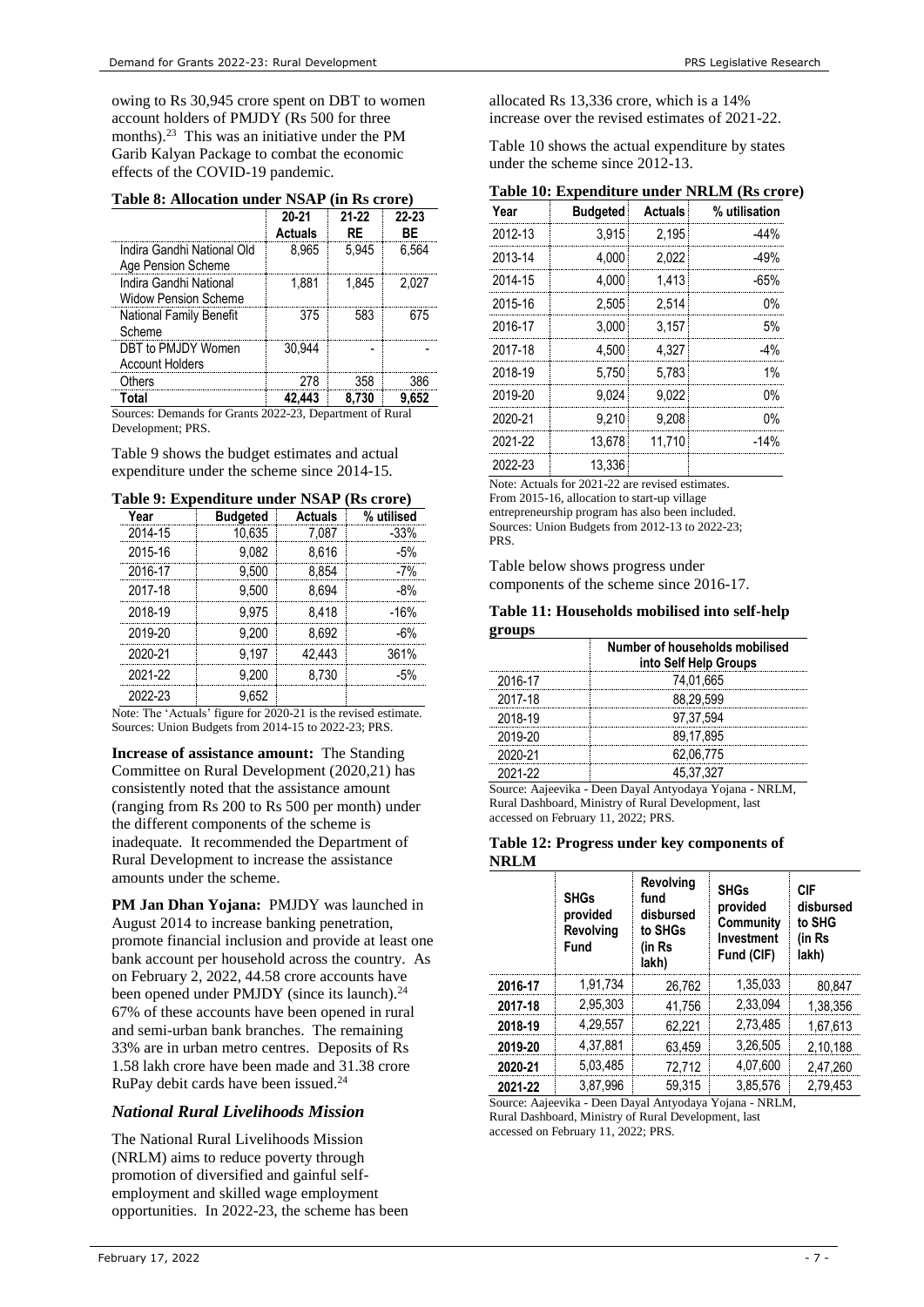# **Overview of finances: Department of Land Resources**

The Department of Land Resources aims to increase productivity of degraded land through integrated watershed management. It also aims to develop an integrated land information management system to improve real-time information on land, and to optimise use of land resources. It implements two key schemes: (i) Integrated Watershed Development Component of Pradhan Mantri Krishi Sinchai Yojana (WDC-PMKSY), and (ii) the Digital India Land Records Modernisation Programme (DILRMP).

In 2021-22, the Department has been allocated Rs 2,259 crore, which is a 52% increase over the revised estimates of 2021-22.

#### **Table 13:Budgetary allocation to the Department of Land Resources (Rs crore)**

| <b>Major Heads</b> | 20-21<br><b>Actuals</b> | 21-22<br>RF | 22-23<br>BE | % Change<br>(22-23 BE/<br>21-22 RE) |
|--------------------|-------------------------|-------------|-------------|-------------------------------------|
| <b>WDC - PMKSY</b> | 938                     | 1.216       | 2.000       | 64%                                 |
| DII RMP            | 225                     | 250         | 239         | -4%                                 |
| Secretariat        | 13                      | 19          |             | 8%                                  |
| Total              | 1.176                   | 1.485       | 2.259       |                                     |

Note: WDC – PMKSY is the Watershed Development Component under Pradhan Mantri Krishi Sinchai Yojana. DILRMP is Digital India Land Records Modernisation Programme. BE is budget estimate and RE is revised estimate. Sources: Demands for Grants 2022-23, Department of Land Resources, Ministry of Rural Development; PRS.

#### **Watershed Development Component of Pradhan Mantri Krishi Sinchai Yojana**

The Integrated Watershed Management Programme aims to develop rain fed portions of net cultivated area and culturable wastelands. 25 In 2015, it was subsumed as one of the components of Pradhan Mantri Krishi Sinchayee Yojana (PMKSY). Activities under the Watershed Development Component are drainage line treatment, soil and moisture conservation, rain water harvesting, and afforestation, among others.

The scheme has been allocated Rs 2,000 crore in 2022-23, which is a 64% increase over the revised estimate of 2021-22. Note that there has been under-utilisation of the budgeted amounts for the last five years.

**Slow progress of projects**: The Standing Committee on Rural Development (2020, 2021) noted the slow pace of completion of projects under the scheme. As of February 10, 2022, 1,139 projects were ongoing and under various stages of implementation.<sup>26</sup> The Standing Committee (2021) noted that projects are delayed in some states due to lack of focus by state governments and delay in release of central funds to the state level nodal agencies. The Committee recommended accelerating the pace of project completion. The centre must

work with the state level nodal agencies to ensure that projects are not delayed.

|            | Table 14: Expenditure under WDC-PMKSY |  |
|------------|---------------------------------------|--|
| (Rs crore) |                                       |  |

| Year    | <b>Budgeted</b> | <b>Actuals</b> | % utilised |
|---------|-----------------|----------------|------------|
| 2015-16 | 1.530           | 1.527          | በ%         |
| 2016-17 | 1.550           | 1.510          | $-3%$      |
| 2017-18 | 2.150           | 1.671          | $-22%$     |
| 2018-19 | 2.251           | 1.786          | $-21%$     |
| 2019-20 | 2.066           | 1.467          | $-29%$     |
| 2020-21 | 2.000           | 938            | $-53%$     |
| 2021-22 | 2.000           | 1.216          | $-39%$     |
| 2022-23 | 2.000           |                |            |

Note: The 'Actuals' figure for 2021-22 is revised estimate. Sources: Union Budgets from 2015-16 to 2022-23; PRS.

#### **Digital India Land Records Modernisation Programme (DILRMP)**

DILRMP is a part of the Digital India initiative. $27$  The scheme was changed into a Central Sector Scheme in April 2016.<sup>28</sup> With this change, the scheme is now implemented by the central government with 100% of the grants coming from the centre. Major components of the programme include: (i) computerisation of all existing land records, (ii) digitisation of maps, (iii) survey/re-survey, and updating of all settlement records, and (iv) computerisation of the registration process and its integration with the land records maintenance system.

In 2022-23, the scheme has been allocated Rs 239 crore which is a 4% decrease from the revised estimates of 2021-22. Over the past few years the amount allocated towards the scheme at the budget stage has typically not been fully utilised, with the actual expenditure in some years being 50% less than the amount allocated at the budget stage. However, in 2021-22, expenditure on the scheme is estimated to be 67% more than the amount allocated at the budget stage.

#### **Table 15: Budgeted versus actual expenditure on DILRMP (Rs crore)**

| Year    | <b>Budgeted</b> | <b>Actuals</b> | % utilised |  |  |
|---------|-----------------|----------------|------------|--|--|
| 2015-16 | ۹N              |                | -56%       |  |  |
| 2016-17 | 150             | 139            | $-7%$      |  |  |
| 2017-18 | 150             | qз             | -38%       |  |  |
| 2018-19 | 250             | 68             | $-73%$     |  |  |
| 2019-20 | 150             |                | $-71%$     |  |  |
| 2020-21 | 239             | 225            | -6%        |  |  |
| 2021-22 | 150             | 250            |            |  |  |
| 2022-23 |                 |                |            |  |  |

Note: The 'actuals' figure for 2021-22 is the revised estimate. Sources: Union Budgets 2015-16 to 2022-23; PRS.

# **Progress of components under DILRMP:**

<span id="page-7-0"></span>DILRMP is currently being implemented in all states, but with differential progress.<sup>29</sup> While significant progress has been made across various components of the scheme, several key components